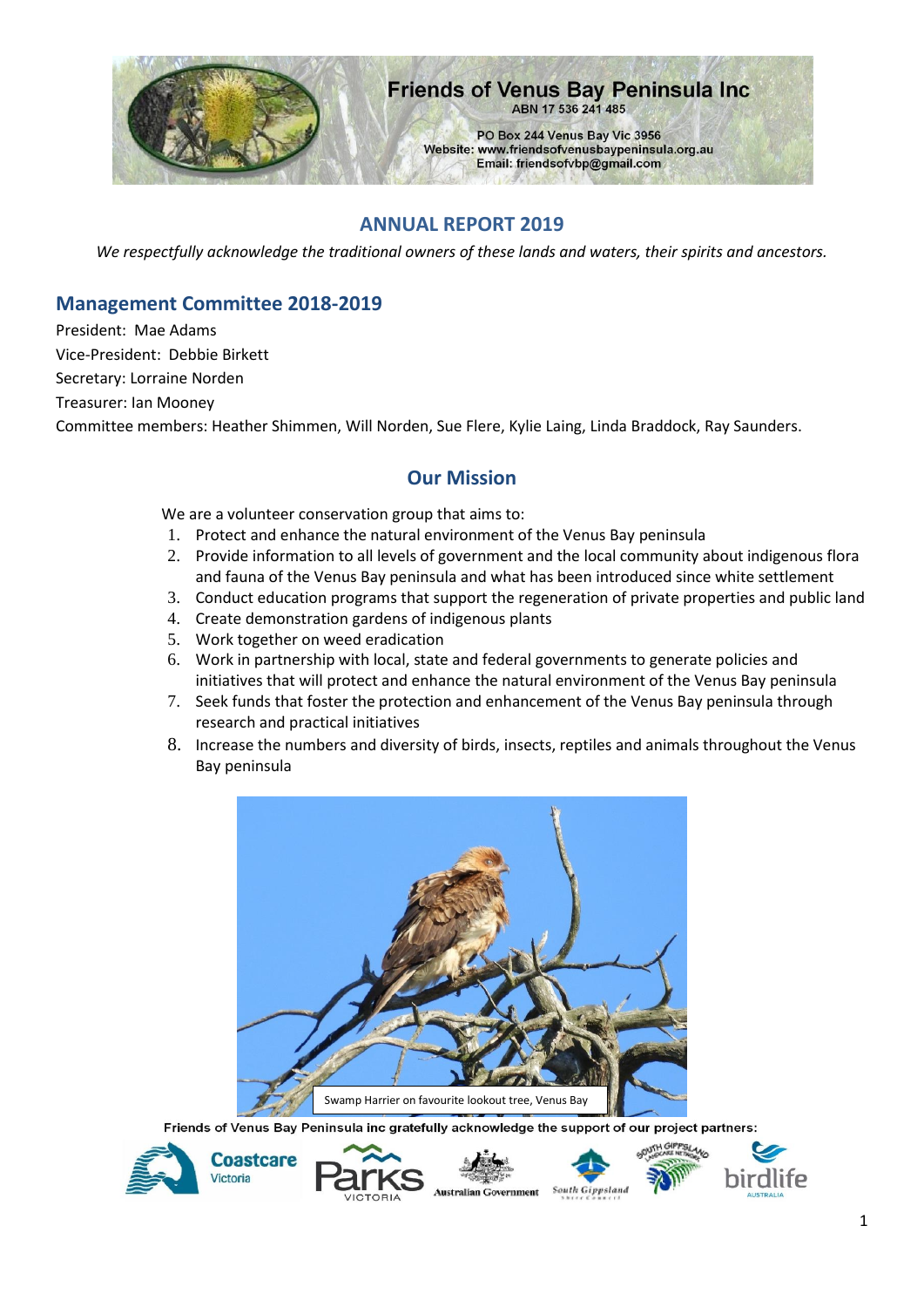## **President's Report 2018-2019**

It is an honour to continue in the role of President for the Friends, an accomplished group of dedicated people who continue to work to improve biodiversity on Venus Bay Peninsula. I especially thank the committee and executive for their hard work and passion over the past year. We have enjoyed another productive year with ongoing projects coming to the final stages of fruition and new projects emerging, and seeing firsthand the benefits of protecting and improving habitat for our precious wildlife and birds.

Projects that stand out this year are the revegetation of Anderson Inlet foreshore at Fisherman's Jetty, led by committee member Heather Shimmen. This previously denuded site has been restored to a haven for birds and wildlife, and in the process provides shelter and shade for people. Sightings of Flame Robin and Striated Fieldwren at this site are testament to its importance for birds, and we look forward to seeing the vegetation establish further in future years under Heather's guidance.

Another stand out is the Wildlife Expo led by the passion and energy of Debbie Birkett, complimented by support from the Friends committee and other community members who wish to foster understanding and knowledge to improve conditions for wildlife. We look forward to supporting another Expo at Easter 2020, and thank Debbie and her team for their initiative.

Ongoing projects such as the Plant of the Month information sheets by Lorraine Norden, the Fox Control program by Janet Carey, community advocacy on our roadsides and our website and Facebook page all add to the efforts to improve biodiversity protection. Wombats in our region are treated for sarcoptic mange under the direction of committee member Sue Flere. It is heartening to know that wombats can be assisted and, in many cases, recovered from this devastating disease.

We are grateful for the work of Ian Mooney as our treasurer, Lorraine as secretary, Debbie taking the minutes and the collective professional management and sound decision making shown by our committee. With the human population of Venus Bay steadily increasing and growing tourism interest, the challenge to retain our wildlife and natural landscapes has never been greater. My heartfelt thanks to you all, I look forward to another year of working together.

Mae Adams

### **Current Projects**

Co-operative Fox Control Program Venus Bay Indigenous Garden, Coast Banksia Woodland site Bridal Creeper Control Program Seal the Loop FVBP website and Facebook Plant of the month Saltmarsh revegetation site, the bird hide Anderson Inlet Wombat Mange Management Koala Tree Project with Venus Bay Community Centre (VBCC)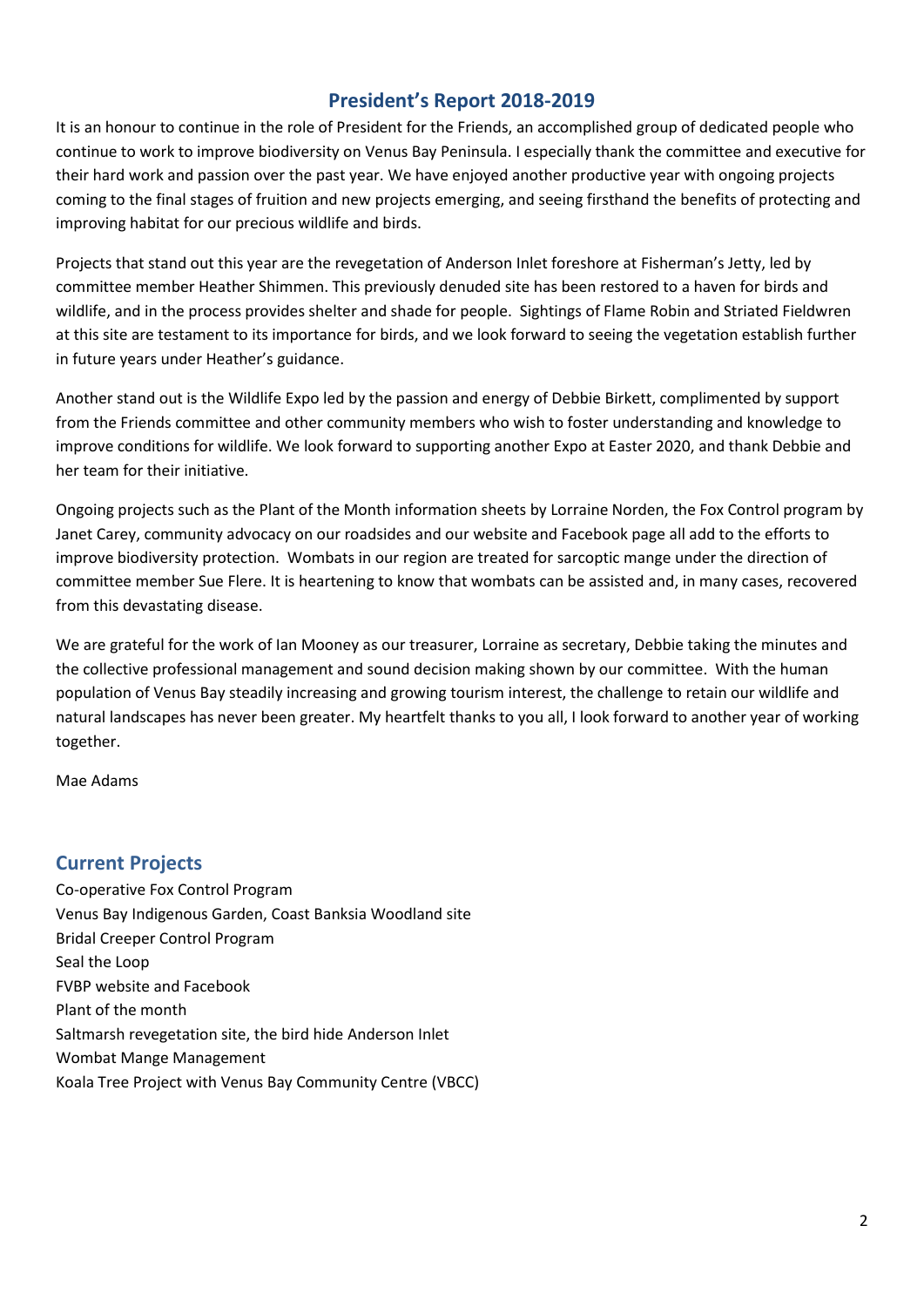## **Activities and involvement**

Wildlife & Habitat Expo with Tarwin Landcare, Tarwin Lower Mechanics Institute Hall 18-19 January 2019. Clean Up Australia Day working bee 3 March 2019. Combined Native Plant Group, VBCC, and FVBP Koala Tree Project stall at VBCC, Easter Saturday 20<sup>th</sup> April. Continued rehabilitation Saltmarsh revegetation site, the bird hide Anderson Inlet. Successful BHWF Grant Application for Wildlife and Habitat Expo 2020. Ongoing participation in Community Infrastructure Plan for Van Cleef Reserve. Participation in development of Tarwin River Precinct plan. Campaign to reduce speed limit throughout the Venus Bay Estate to protect wildlife. Red crosses to designate roadkill and raise awareness of reducing speed to protect wildlife. South Gippsland Landcare Network new fox and rabbit control program is building on FVBP fox control program. Participation in development and implementation of Van Cleef Reserve Master Plan.

## **Membership Report**

Membership for 2019 stands at 55, including 40 Household memberships with at least 2 members, so that member numbers are at least 95. Membership subscriptions will be decided at the coming AGM but are expected to remain stable: - \$20 for family, \$10 per individual. Fees are then due, and reminders will be sent to most members electronically following the AGM. Postal renewal notices will be sent to those without email addresses.

Please note our constitution requires that member details are available for perusal if required, by any member of FVBP.

# **Friends of Venus Bay Peninsula website and Facebook <http://www.facebook.com.friendsofvenusbaypeninsula/>**

#### **<http://www.friendsofvenusbaypeninsula.org.au/>**

Our website went live in 2017 and has proven to be a useful tool for sharing information within and beyond the local area. The September 2019 Google Analytics report for the website shows 17.7% returning visitors, this is a high return visit rate. The average length of time spent per visit is 2.04 minutes, indicating that the content is interesting enough to keep visitors engaged for up to two minutes. In a fast-paced online environment this is considered a healthy retention rate.

Most website visits are from Melbourne which is a good result as this is the main population group we need to be reaching, as so many of our visitors and absentee landowners live in Melbourne. We also have people from Sydney, Adelaide, Brisbane, Geelong, Warragul, Dubbo and Chicago USA visiting the site.

The most popular pages are the Home page or landing page, followed by the Flora page, then the Wildlife Care & Rescue page and then Birds.

In September 2019 we had 136 visitors access the website by desktop with 269-page views, and 107 by mobile or tablet with 160 page views. Total visits 243 and total page views 429. This represents 243 people we have been able to reach with information about wildlife care and biodiversity protection in a single month, in addition to our community based and on ground activities. Thanks to Coastcare Victoria for supporting the development of the website and volunteer training.

Our Facebook page is active and a useful platform to share events, expand our local profile, and to share information from likeminded users.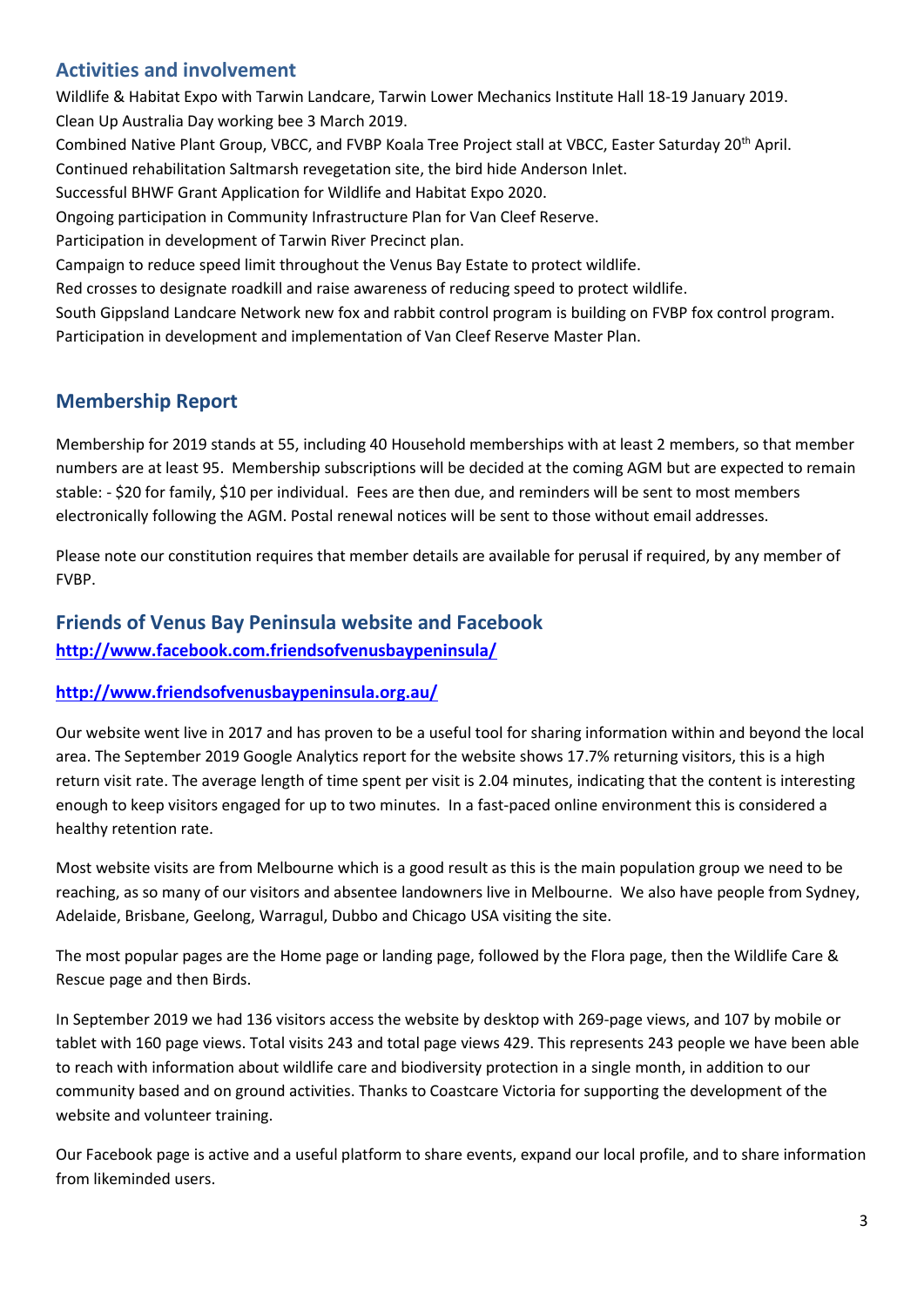## **Co-operative Fox Control Program 2018-19**

The Venus Bay Co-operative Fox Control Program has operated successfully for 12 years. It was initiated in 2007 by Friends of Venus Bay Peninsula with the support of private land holders, South Gippsland Land Care Network and the community. The trapping is conducted mainly on 3rd Estate properties and Cape Liptrap Coastal Park.



The purpose of the program is to keep the population of foxes at a low level so as to reduce the impact of predation on native wildlife. An average fox lives for approximately four years and takes around 250 small mammals per year. Over the years more than 440 foxes have been removed from Venus Bay.

The Fox Control Program has continued in 2019 with Peter Wright being the trapping contractor.

The results of this year's trapping pulses include March, 6 foxes, July, 12 foxes and September, 5 foxes. To date 23 foxes have been trapped and removed from the peninsula.

We thank Peter Wright for his professionalism and dedication.

We gratefully acknowledge funding support from South Gippsland Shire Council and Department of Land Water and Planning.

#### Linda Braddock

Friends of Venus Bay Peninsula wish to express their thanks and gratitude to Janet Carey for her management of this program since its inception. Janet is stepping down after many years and we hope to continue with the valuable work of protecting our vulnerable species through this ongoing program.

A new fox and rabbit control program is underway between Venus Bay and Waratah Bay.

The South Gippsland Landcare Network (SGLN) has commenced work on a new fox and rabbit control program. Covering 16,000 Ha of coast and farmland, project planning and some works have been underway for six months, with another two years of onground work to come.

Fox control will be undertaken through baiting on farmland and public land, with fox trapping in areas around Venus Bay and Tarwin Lower. Rabbit control will be achieved via the release of a new strain of calicivirus at multiple locations across the area.

The project area runs from Venus Bay to Walkerville, between the Walkerville road and the coast.

SGLN will work with private landholders, community groups and public land managers to reduce the effects of both rabbits and foxes on local flora and fauna. This will build on existing pest animal projects carried out in the area, including the fox control program the Friends of Venus Bay have been undertaking over the last 10 years.

Read more about the program here [SGLN press release fox and rabbit project](https://friendsofvenusbaypeninsula.org.au/wp-content/uploads/2019/08/SGLN-press-release-fox-and-rabbit-project.pdf)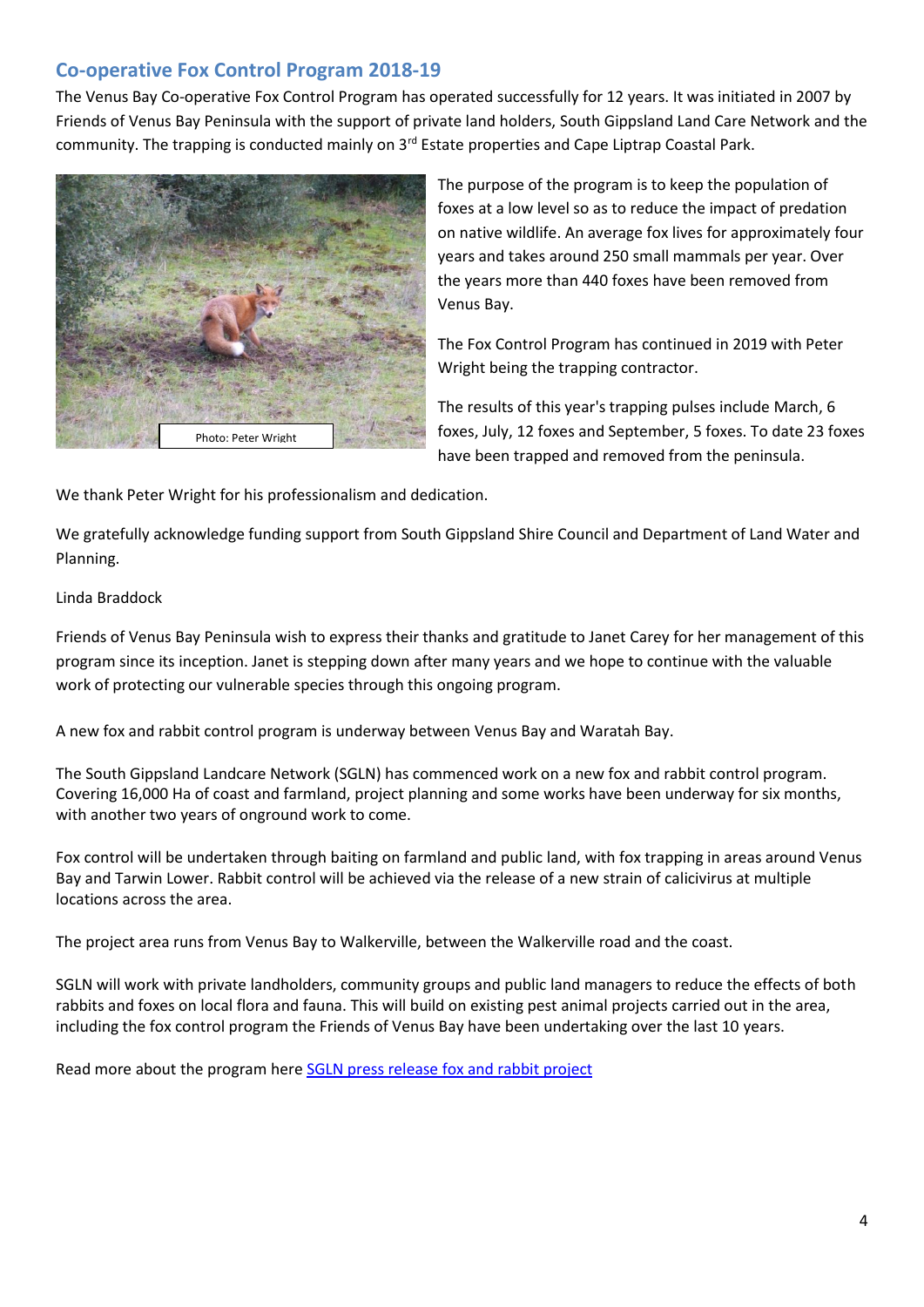## **Weed Control - Bridal Creeper** *Asparagus asparagoides*

Friends' members continue to survey bush land areas on Venus Bay Peninsula, and we are pleased to report that the biological control rust fungus is effectively depleting the above ground mass of Bridal Creeper plants.

It is important to remain vigilant against this invasive weed, as it may take up to twenty years before the underground rhizomes are finally depleted by biological controls. Each year volunteers remove any healthy above ground plant material to prevent seed set and monitor the spread and density of the rust fungus.

We can confidently report that Bridal Creeper is no longer a threat to the health of the bush land areas at Venus Bay. This is a wonderful result as many coastal landscapes are smothered by this pervasive and difficult to control environmental weed.

A big thanks to Coastcare Victoria, Parks Victoria, South Gippsland Shire Council and the National Asparagus Weeds Committee for their help over the years, and thanks also to the amazing community volunteers who put in hours of work in the early years to hand remove bridal creeper plants from Venus Bay bushland. The FVBP Bridal Creeper control program started in 2004 with community volunteers and was managed by FVBP from 2006 when we incorporated as a volunteer group.



## **Seal the Loop**

Seal the Loop bins are made by Zoos Victoria from recycled plastic. The state-wide program is managed by Coastcare Victoria and Zoos Victoria, assisted in the field by other volunteer groups and individuals. This project aims to reduce the damaging and often fatal impacts of used fishing line and hooks on wildlife, especially seals and birds that become entangled in the fishing line.

Friends of Venus Bay Peninsula volunteers have installed, maintain and monitor nine Seal the Loop bins at popular recreational fishing locations including the platforms on the Tarwin Riverbank at Tarwin Lower, Anderson Inlet boat ramp at Fisherman's Jetty Venus Bay, and Venus Bay beach 1. We also participated in a data collection survey to report on the contents of the bins over a 3-month period from March to May. This year we have been ably assisted by Jean Jones from Tarwin Lower who has offered to maintain the bins along the Tarwin River.

### **Koala Tree Project**

This was the 6<sup>th</sup> year that VBCC and FVBP have held a joint stall on Easter Saturday to promote the Koala Tree Project and distribute Gippsland Manna Gums *Eucalyptus viminalis* subsp. *pryoriana* and local indigenous plants to local homeowners for a gold coin donation. This year it was held at the Venus Bay Community Centre, coordinated by the Native Plant Group and they provided most of the plants; different species were from Wonthaggi Seed Bank and Nursery. It was again very well received. A map was provided so that residents could mark where the trees were to be planted. The project is planned to be ongoing with the aim to create corridors and include public land. Reports were received of the excellent growth of trees from previous Easter stalls, including koala sightings in planted trees.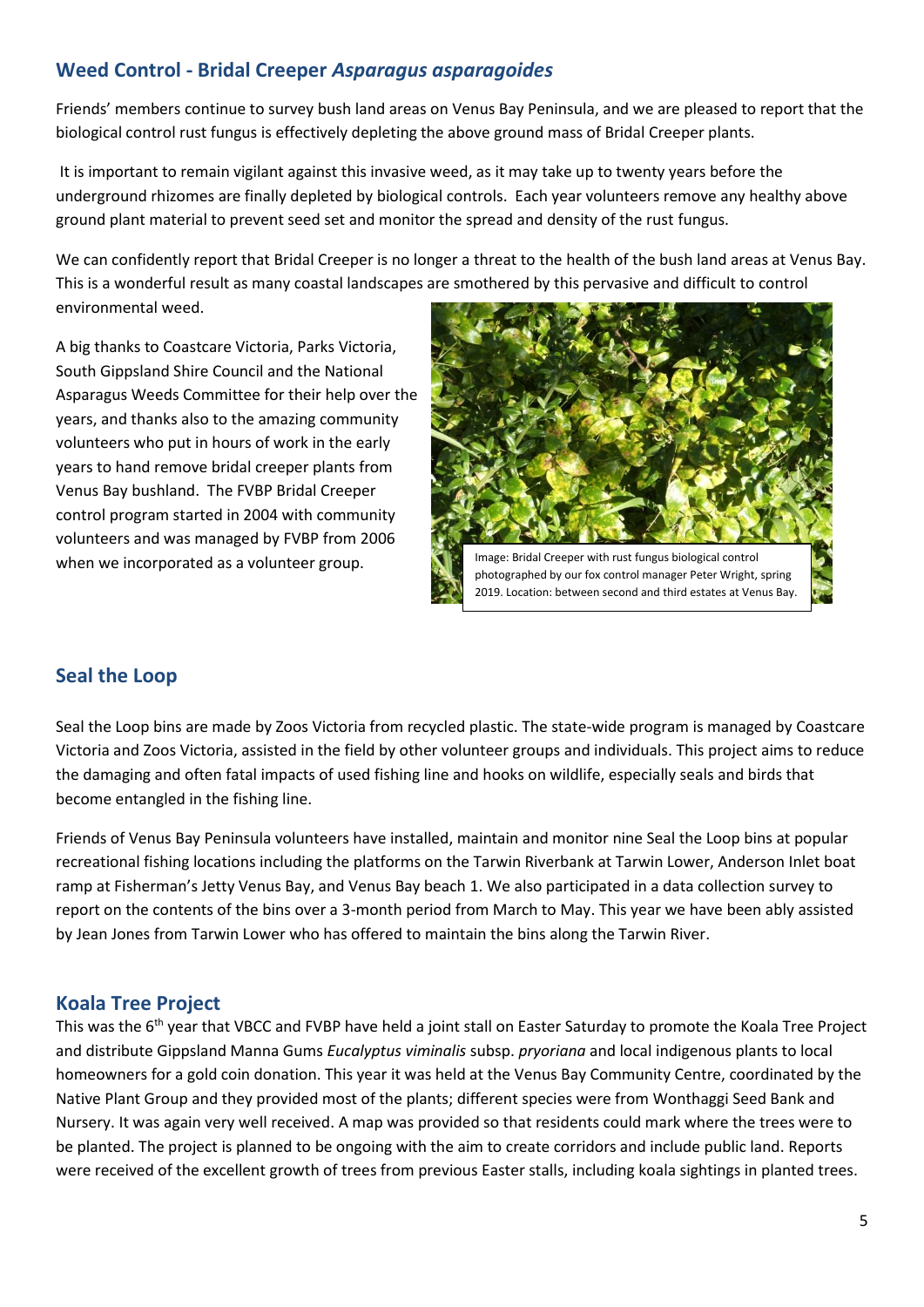# **Saltmarsh revegetation of bird hide and jetty area, Anderson Inlet 2019**

The Salt Marsh Revegetation at the Bird Hide site in Venus Bay continues seven years after Coast Care provided a grant. The aim was to plant and provide habitat for birds and animals on this once desolate area on the banks of river Tarwin. It is a special place in Venus Bay for both human visitors and the creatures that inhabit this fragile environment. It is where you might catch a glimpse of one of a multitude of species of birds viewed from the bird hide or flitting through the flourishing vegetation. It is now home to many species including Swamp rats: *Rattus*



*Lutreolus, White* fronted Chats: *Epthianura albifrons,* Flame robins: *Petroica Phoenicia,* Yellow- rumped Thornbills: *Acanthiza chrysorroha*, Royal Spoonbills: *Platalea Regia* and a myriad of other species. (some rare and endangered).

Unfortunately during the year whilst works were underway to install a new floating pontoon replacing the old timber jetty, damage was done to some plants in the revegetation site.As

recompense South Gippsland Shire(Thanks to Chris Rankin for helping with this) provided a load

of clean mulch and also some funds for new plants .This contributed to the purchase of grasses cultivated at the Venus Bay Community Centre hothouse and garden centre (thank you Sue Peterson) and now are planted at the site. Other plants and trees were included and now enhance the pathway to the pontoon. There are other areas



extending the vegetation helping to define pathways and providing protection for small birds and animals. There is still much to do and this project will continue slowly but steadily into the future.



Historically it has been a difficult site to revegetate and has taken years to establish plants and some trees. The focus next year will be on the river bank which is desperately in need of more vegetation to mitigate erosion and potentially help with the effects of tidal and rainfall inundation.



Thank you to all the volunteers who came along to the recent planting day. It was a great success and has been transformative for this unique place!

Heather Shimmen

### **Plant of the month**

Since November 2013 Lorraine has been writing a 'Plant of the Month' segment on behalf of FVBP about one of the indigenous plants of Venus Bay, for inclusion in *Matter of Fact*, the monthly community newsletter. A description of the species, its uses in the landscape, habitat value, requirements and propagation method are included, along with Aboriginal uses if relevant and other details on how the species was named. The article is then sent to members and added to the FVBP website, where all previous species are available for download.